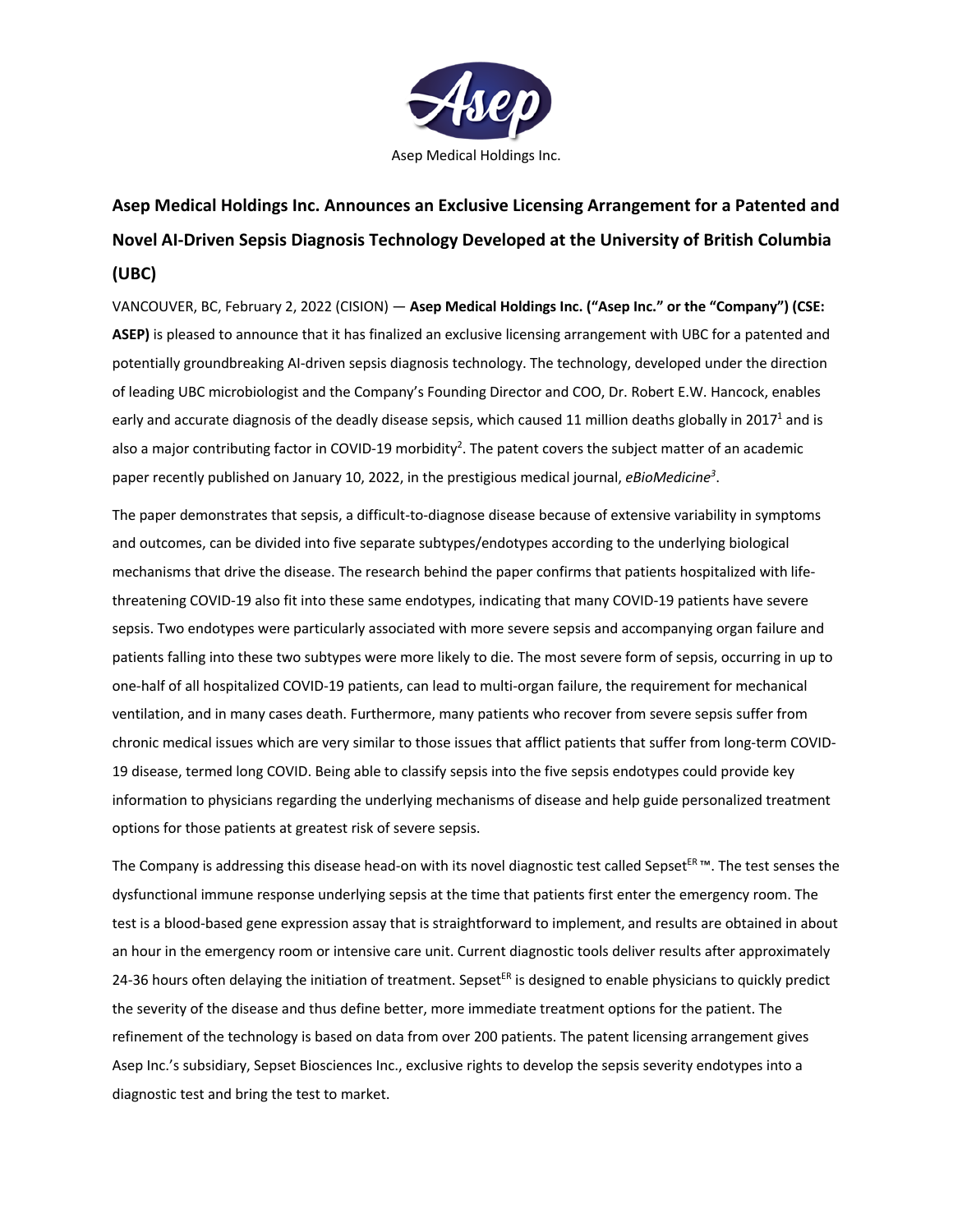

Dr. Robert E.W. Hancock added, "This technology will enable us to make a major impact on the lives of patients who acquire this deadly syndrome. Early and accurate diagnosis is vital to saving lives and we expect this technology to be widely used in hospitals and clinics around the world."

Rudy Mazzocchi, Asep Inc.'s Chairman and CEO stated, "We are extremely pleased with the continued partnership with UBC and their valuable role in expanding our patent portfolio and advancing our technologies as we make plans for the initiation of clinical studies to support a regulatory filing for commercial approval later this year. We have a controlling interest in Sepset Biosciences Inc. and the subsidiary is well funded and tasked with taking this groundbreaking technology to market quickly and efficiently."

### **ABOUT SEPSIS**

Sepsis is the body's dysfunctional response to infection and is very common, occurring in 49-million individuals globally. Recently the situation has worsened since sepsis is the cause of death in most patients who die from COVID-19. Sepsis is tremendously complex and early symptoms are relatively non-specific, including fever, fatigue, hyperventilation and a fast heart rate — symptoms that can also occur in other diseases. The most severe form of the disease, which occurs for up to one-half of all patients with suspected sepsis, leads to multi-organ failure and in 23% of cases death. Current diagnostic tools deliver results after approximately 24-36 hours often delaying the initiation of treatment.

#### **ABOUT ASEP MEDICAL HOLDINGS INC.**

Asep Inc. is dedicated to addressing antibiotic failure by developing novel solutions to large unmet medical needs. It represents the consolidation of two existing private companies (Sepset Biosciences Inc. and ABT Innovations Inc.) that are in the advanced development of both proprietary diagnostic tools, enabling the early and timely identification of severe sepsis, and broad-spectrum therapeutic agents to address multidrug-resistant biofilm infections. The diagnostic technology involves a patient gene expression signature that predicts severe sepsis, one of the major diseases leading to antibiotic failure since antibiotics are the major treatment for sepsis. Despite this, sepsis is responsible for nearly 20% of all deaths on the planet. The Sepset<sup>ER</sup> test is identified in the blood and assessable by nucleic acid amplification technologies/PCR. This proprietary diagnostic technology differs from current diagnostic tests in enabling diagnosis of severe sepsis within 1-2 hours of first clinical presentation (i.e., in the emergency room), while other diagnostics only provide diagnosis after 24-36 hours. Asep Inc. believes this will enable critical early decisions to be made by physicians regarding appropriate therapies and reduce mortality and morbidity.

ABT Innovations Inc.'s peptide technology covers a broad range of therapeutic applications including bacterial biofilm infections (medical device infections, chronic infections, lung, bladder, wound, dental, skin, ear-nose and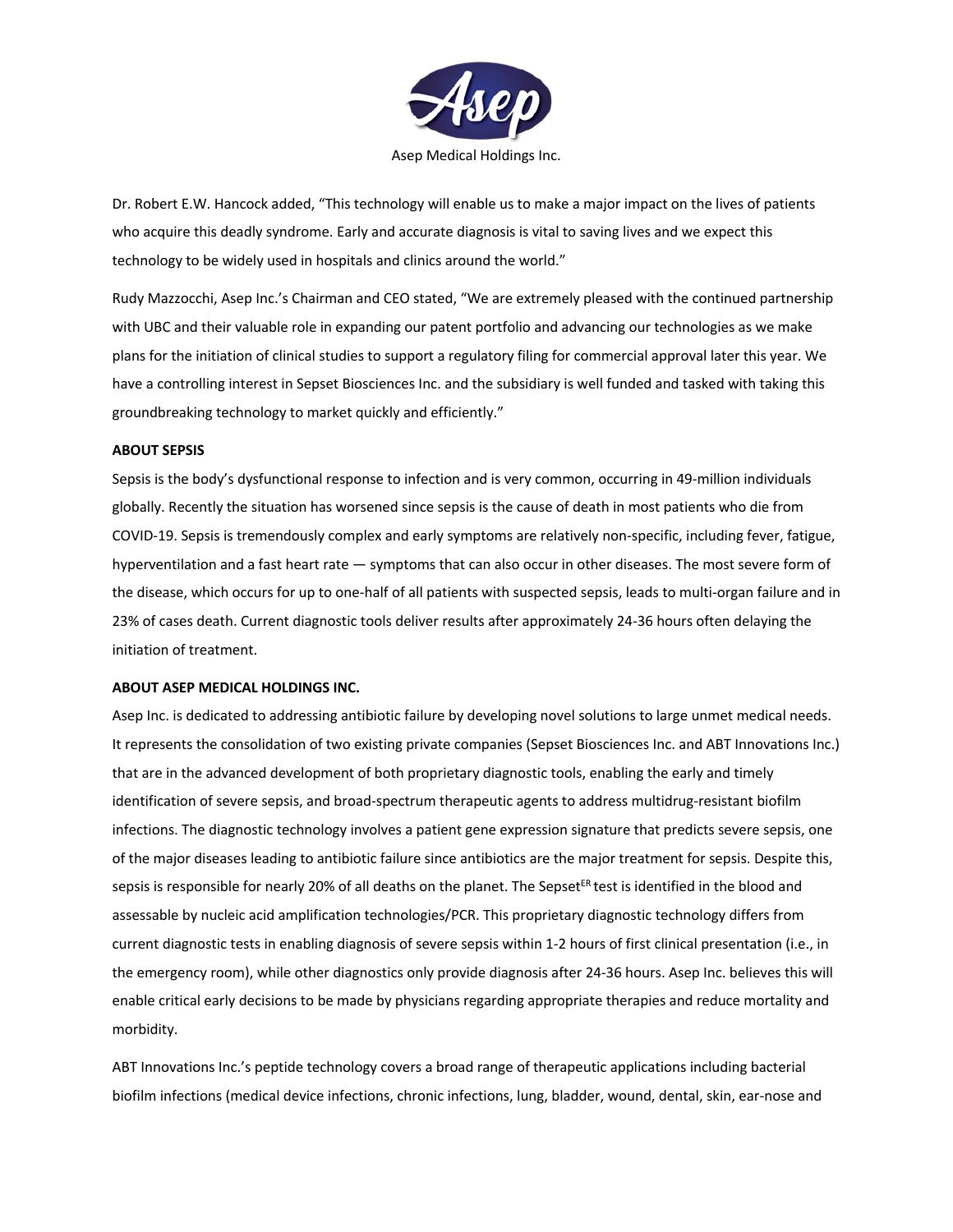

throat, sinusitis, orthopedic, etc.), representing two-thirds of all infections, anti-inflammatories, anti-infective immune-modulators and vaccine adjuvants.

## **FOR MORE INFORMATION, PLEASE CONTACT —**

Rudy Mazzocchi, CEO Asep Medical Holdings Inc. E. rudy@asepmedical.com T. +1 (321) 229-2014

#### **FORWARD-LOOKING STATEMENTS**

This news release contains certain "forward-looking statements" within the meaning of such statements under applicable securities law. Forward-looking statements are frequently characterized by words such as "anticipates", "plan", "continue", "expect", "project", "intend", "believe", "anticipate", "estimate", "may", "will", "potential", "proposed", "positioned" and other similar words, or statements that certain events or conditions "may" or "will" occur. Forward-looking statements in this news release include, but are not limited to the completion of successful clinical testing of our Sepsis diagnostic test and its intended filing for regulatory approval; the undertaking of preclinical studies on our lead therapeutic, with the expectation that this will lead to fast track clinical trials; the ability of our diagnostic testing kit to diagnose sepsis within the stated timelines; that early testing and diagnosis of sepsis will spare expensive and unnecessary antibiotic treatment; and that the timely test results will allow doctors to make more effective treatment decisions. Various assumptions were used in drawing the conclusions or making the predictions contained in the forward-looking statements throughout this news release, including the assumption that our diagnostic testing kits will be adopted and used by doctors in diagnosing and treating sepsis. Forward-looking statements are based on the opinions and estimates of management at the date the statements are made and are subject to a variety of risks (including those risk factors identified in the Asep Medical Inc.'s prospectus dated November 9, 2021, and Asep Inc.'s most recent Management Discussion & Analysis) available for review under the Company's profile at www.sedar.com and uncertainties and other factors that could cause actual events or results to differ materially from those projected in the forward-looking statements. Asep Inc. is under no obligation, and expressly disclaims any intention or obligation, to update or revise any forward-looking statements, whether as a result of new information, future events or otherwise, except as expressly required by applicable law.

**Citations** 

- 1. Rudd, K. E. et al. Global, regional, and national sepsis incidence and mortality, 1990-2017: Analysis for the Global Burden of Disease Study. *Lancet* 395, 200–211 (2020)
- 2. Vincent, J.-L. COVID-19: it is all about sepsis. *Future Microbiol* 10.2217/fmb-2020–0312 doi:10.2217/fmb-2020-0312